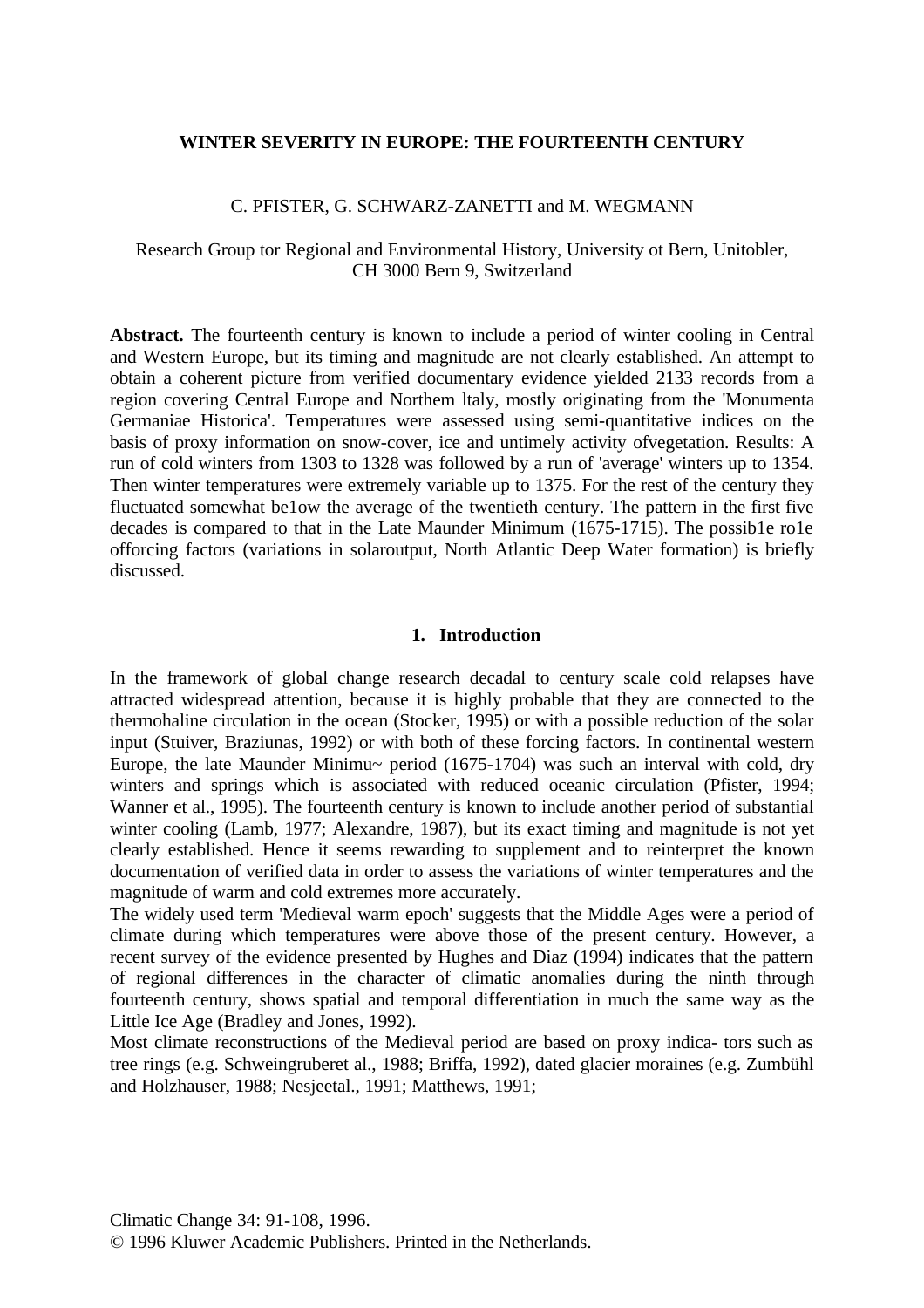Grove and Switsur, 1994), annua11y layered ice core records (Oeschger and Arquit, 1991; Thompson, 1991) and varves (Leemann et a1., 1991) that are related to tem- peratures in the growing season. However, for assessing annual temperatures it should not been overlooked that in Europe winter temperature variability largely dominates the annual mean (Cecchini et al., 1995).

Documentary data provide possibly the only evidence available for assessing the climatic characteristics of winters that is for disentangling temperature and precipitation patterns. The first collection of medieval texts on climate was compiled by He1lmann (1883). In his classic monograph Lamb (1977) brought together a very wide range of evidence which describes conditions ir. the cold season. It was subsequently shown that some of his material was noncontemporary and was therefore questionable (e.g. Ingram et al., 1981; Alexandre, 1987). The historian Pierre Alexandre made the first major critical compilation of documentary data for the Middle Ages distinguishing between contemporary and noncontemporary sources. Unfortunately, he did not quote his texts at fu1llength and neither did he produce a real substitute for Lamb?s winter severity index. Brazdil (1993, 1994) has published regiona1 indices for the Czech lands.

# **2. Sources and Data**

Meteorological infonnation about winters in the Middle Ages is contained in documentary data. 1Wo main types are distinguished. Narrative sources, annals and chronicles, contain histories of the events memorable for a particular region or town. They were copied from predecessors, supplemented with observations made in the lifetime of the chronicler and handed down to subsequent generations. Public papers were designed to register official transactions of goods such as the payment of taxes in cash or in kind.

Anna1s usua1ly consist of unconnected, short, dry notes in strict annua1 succes- sion. The chronology is believed to be trustworthy. The entries concem politics, the life of the religious communities or meteorological phenomena. But in many cases the infonnation is so laconic that its interpretation is ambiguous (McConnick, 1975).

Chronicles include a variety of narratives in the fonn of extended histories. These rather lengthy descriptions, written mostly in Latin, may include proxy infonnation such as references to the timing ofvegetation, to floods or to low water tables, to the duration of snowcover and to the freezing of water bodies. Likewise, they provide quite detailed descriptions of hazards and their impacts upon human societies. Chronicles are thereafter more valuable for the reconstruction of past meteorologica1 situations than anna1s, but they are seIdom original throughout. Most chroniclers began their work at the Creation, but many of them hastened through their accounts of the origins of the world in order to concentrate more fully upon the history of their times. Obviously, chroniclers had to copy the histories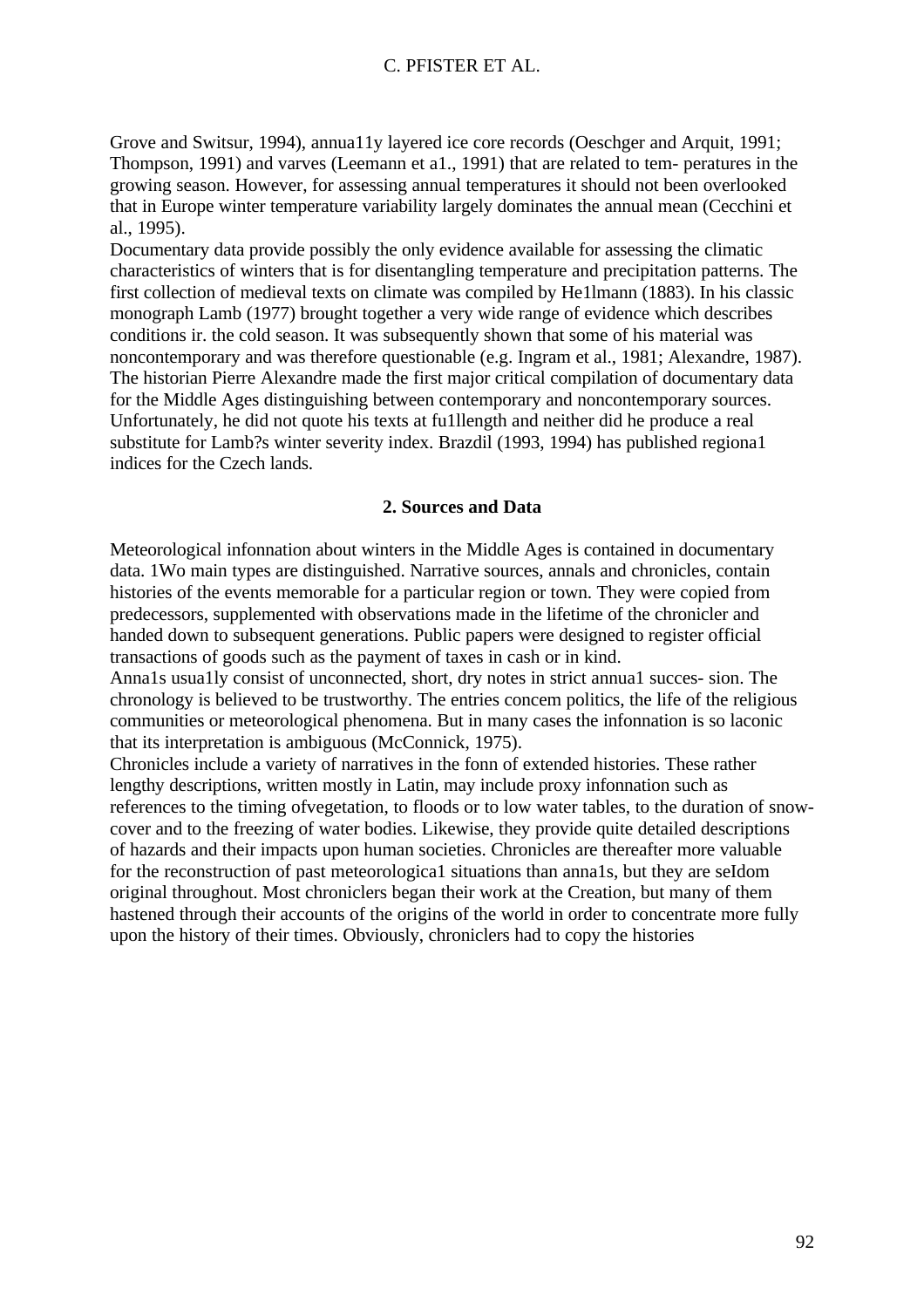for periods earlier than their own; sources were not mentioned. The concept of intellectual property was unknown to the Middle Ages (Taylor, 1965; Quirin, 1991).

Annals and chronicles focus upon extreme or extraordinary weather situations. Sometimes the main characteristics of a winter are described in a few words or a chronicler just refers to a short, cold spell that damaged the vines. Occasionally we even get an idea of the 'normal' climate of the time: For instance, the anonymous writer of the chronicle of Klosterneuburg near Vienna classifies the winter of 1343/44 as mild, because he never saw ice on the Danube. This suggests that the occurrence of (drifting?) ice on this stream was an 'ordinary' feature at that time. A new, valuable type source begins with the weather diary kept by a curate, William Merle, from January, 1337 to January 8 (16th N.S.), 1344. He lived for most of the period in Lincolnshire, but appears to have spent part of the summer in Oxford (Symons, 1891 ). The information contained in these noninstrumental weather diaries can be quantified by counting the frequencies of events such as rain, snow etc.. Another diary was kept from August, 1399 to the end of 1405 probably in Basel, though the exact location is not known (Thomdike, 1966; Schwarz-Zanetti, in prep.).

Pub1ic papers may contain year by year references to weather which can be arranged to form a calendar of weather conditions for a number of years and used as a check upon, and to fill the gaps in, the accounts of chronic1ers. Titow (1960) certain1y demonstrated the va1ue of extracting c1imatic data from this type of source, but surely he did not show w hat can be achieved because he was curiously unwil1ing to believe in the value of w hat he had done. Refetences to 'hard' (i.e. loI \g) winters involving an exceptionally long duration of snowcover are usually met with as an explanation of unusually large quantities of grain fed to manorial animals. Reference to fiooding occurs in connexion with the profit of winter pastures. The origin of standing water (long spells of wet weather or abundant snow-melt) is not always specified. Unfortunately, nobody has taken up Titow's work in the recent decades. This paper mainly draws on the important collection of annals, chronicles, letters and public papers edited in the series of the Monumenta Germaniae Historica (MGH) which today comprises more than a hundred volumes. The MGH were the first edition of medieval sources which was critical in method and conceived according to a deliberate and comprehensive plan. It was inspired by the famous Prussian statesman Karl von Stein. By evoking the greatness of German history in a more distant past Stein wanted to fuel the patriotism that had been ignited in the liberation wars in 1813-1815 against Napoleon. After discussions with brilliant scholars like Johann Wolfgang von Goethe, Jacob and Wilhelm Grimm and Wilhelm von Humboldt a learned society was founded in 1819 to prepare and publish a general edition of sources of German medieval history, the 'Gesellschaft für Deutschlands ältere Geschichtskunde'. The geographical framework of MGH was the medieval German Empire including Switzerland, the Netherlands and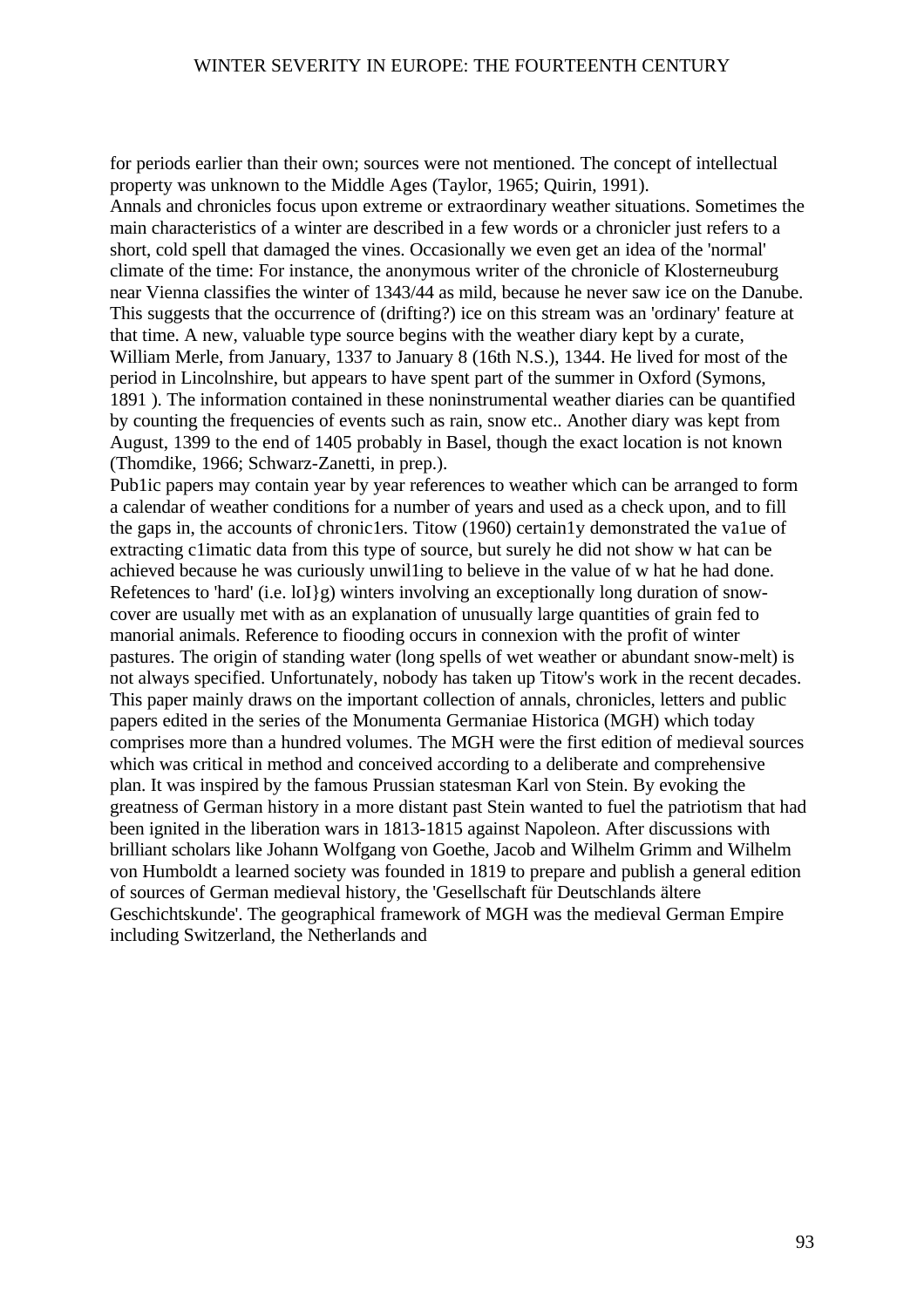

Belgium east of the Scheldt (v. Caenegem, 1978). The first volume was published in 1826. Subsequently, the criticalli1ethod of text edition was adopted by scholars in other European countries.

For the present a11 passages relating to climate in the anna1s and chronicles edited within the series MGH were made machine readable. Most of the evidence for Northem ltaly, France and the Benelux countries is taken from the critica1 compilation of Alexandre (1987). Data from Danish sources were provided by Knud Frydendahl and from the Czech lands by Rudolf Brazdil. A systematica1 analysis of all climatic data contained in the MGH for the Medieval period is being undertaken (Pfister in preparation).

The data are stored in the Euro-Climhist data-base in Bem. This data-base a11ows all sorts of documentary and natura1 data to be integrated into a coherent synthesis at the European level. For the medieval period the entire evidence contained in the work of Alexandre (1987) was made machine readable. All the evidence in the MGH relating to climate were transcribed in full in the original language and translated into English in the form of a short abstract. It is thought that the Euro-Climhist data-base might be useful:

1. As a means of investigating the causes of climatic variations on both decadal and century time scales.

2. As a means of investigating the relationship between climatic variability and changes in the frequency and severity of anomalies.

3. As a tool to assess the impact of climatic changes upon pre- industrial economies and societies both in the short and in the long term (Pfister et al., 1994).

2133 mentions of winter weather were extracted for the fourteenth century: 43% of the materia1 refers to Western Europa, 34% to Centra1 Europe, 13% to (Northem) ltaly, 5% to Poland and 5% to Denmark/Norway (Figure la). For two winters (1329/30, 1333/34) there are no records at all. Considering the content of the records 34% refer to temperature, 11% to the freezing of water bodies, 10%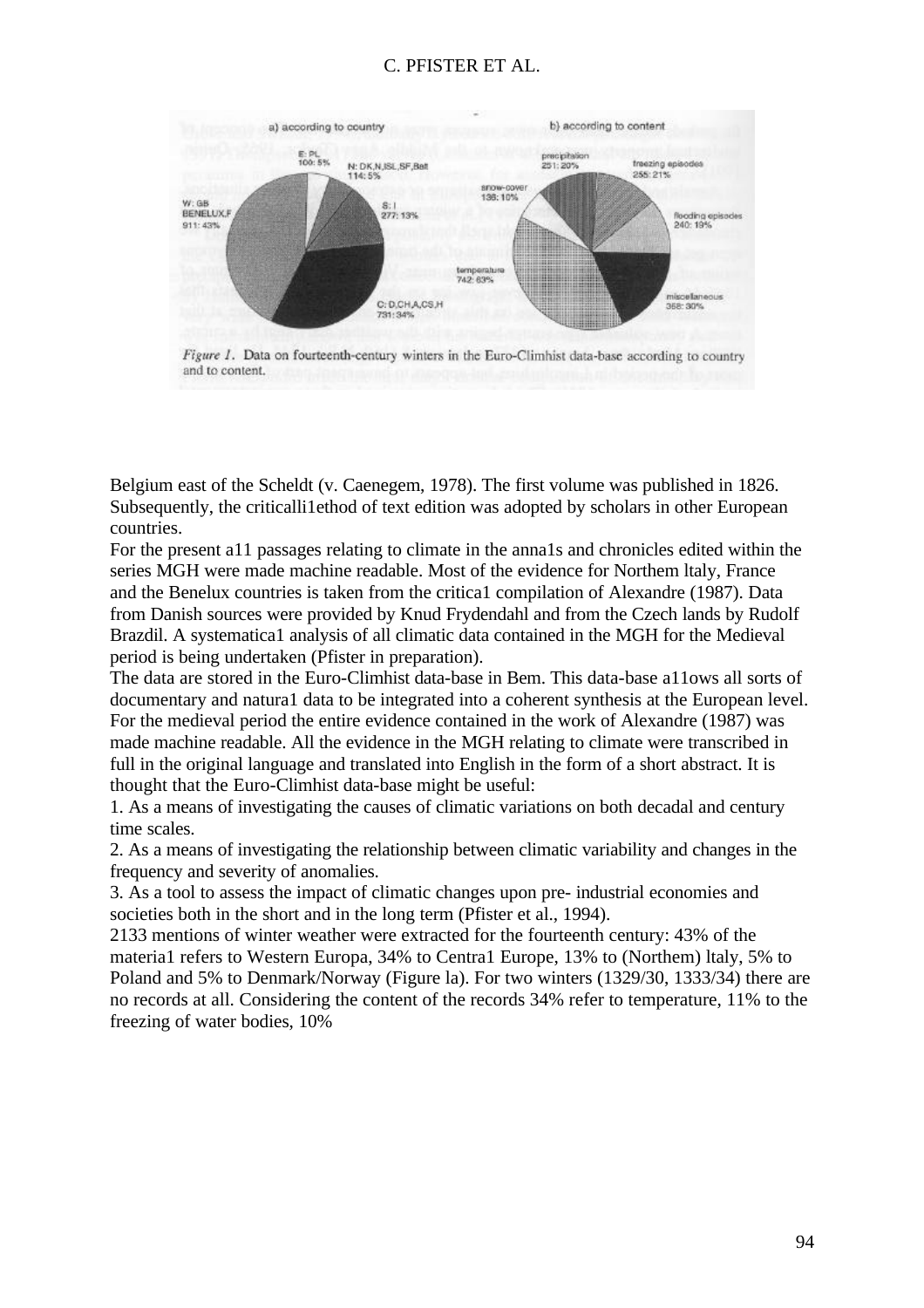to precipitation, 10% to floods, 5% to the duration of snow-cover and 30% to miscellaneous items (Figure 1 b ).

# **3. Problems of Data Verification and Dating**

The researcher attempting to reconstruct climatic situations in the medieval period from chronicles and annals should be familiar with certain properties of this type of sources. It has become commonplace over the last decade or so to emphasize the importance of dealing with observations which were recorderl shortly after the event and precisely dated. Most original merlieval sources are not daterl. The time of composition is derived from the name and the lifetime of the author, if these are known. Sometimes some personal remarks of an author are very helpful in this respect, e.g. if ecclesiastics refer to the time of their ordination or to missions they had to perform for the Church. However, this kind of information is quite often lacking.

Chronicles may survive in a number of copies depositerl in libraries or private collections scattered all over Europe. We cannot just focus on one of these unless its relationship with the others has been established. The mutual relationship of the manuscripts is very difficult to unravel (v. Caenegem, 1978). It is necessary to assess which is the oldest manuscript -the archetype -that serverl as a model for subsequent copies and which of these, in turn, serverl as models for even later copies. Though there may be no autographed copy, textual examination will usually establish the relationship of one manuscript to another. The differences between the existing versions are compared using the philological procerlure of critical text examination. In this way a kind of genealogical tree is established which is called filiation. A good illustration ofthis procedure is given in Quirin (1991: 160-162).

To decide whether a chronicle is, in fact, contemporary with the events which it describes requires a detailerl textual examination. The task oftracing a chronicle's sources may be one of the greatest difficulties. In most cases, the historian cannot get beyond the supposition that a chronicle was written about a certain time, or between two definite dates. Though handwriting may assist in this matter it cannot be more than an approximate guide, and it is rarely that a scholar can, on paleographic grounds, assign a manuscript to a particular year or indeed to a period of less than fifty years (Taylor, 1965: 19). Often, authorship is unkDown or is, at best, a matter of inference. In those cases where the chronicler's name is known, few details concerning his life may be available. Because of imperfect knowledge, error and bias, the chronicler's narrative must, wheneverpossible, be cross-checkerl and supplemented by other sources (Taylor, 1965: 23). These principles of critical text edition were applierl for the MGH.

Style of Dating: In most cases the sources do not specify which style was userl for dating the events describerl (Quirin, 1991: 144). Several styles were in use during this period. The most common was the 'Christmas style', in which the new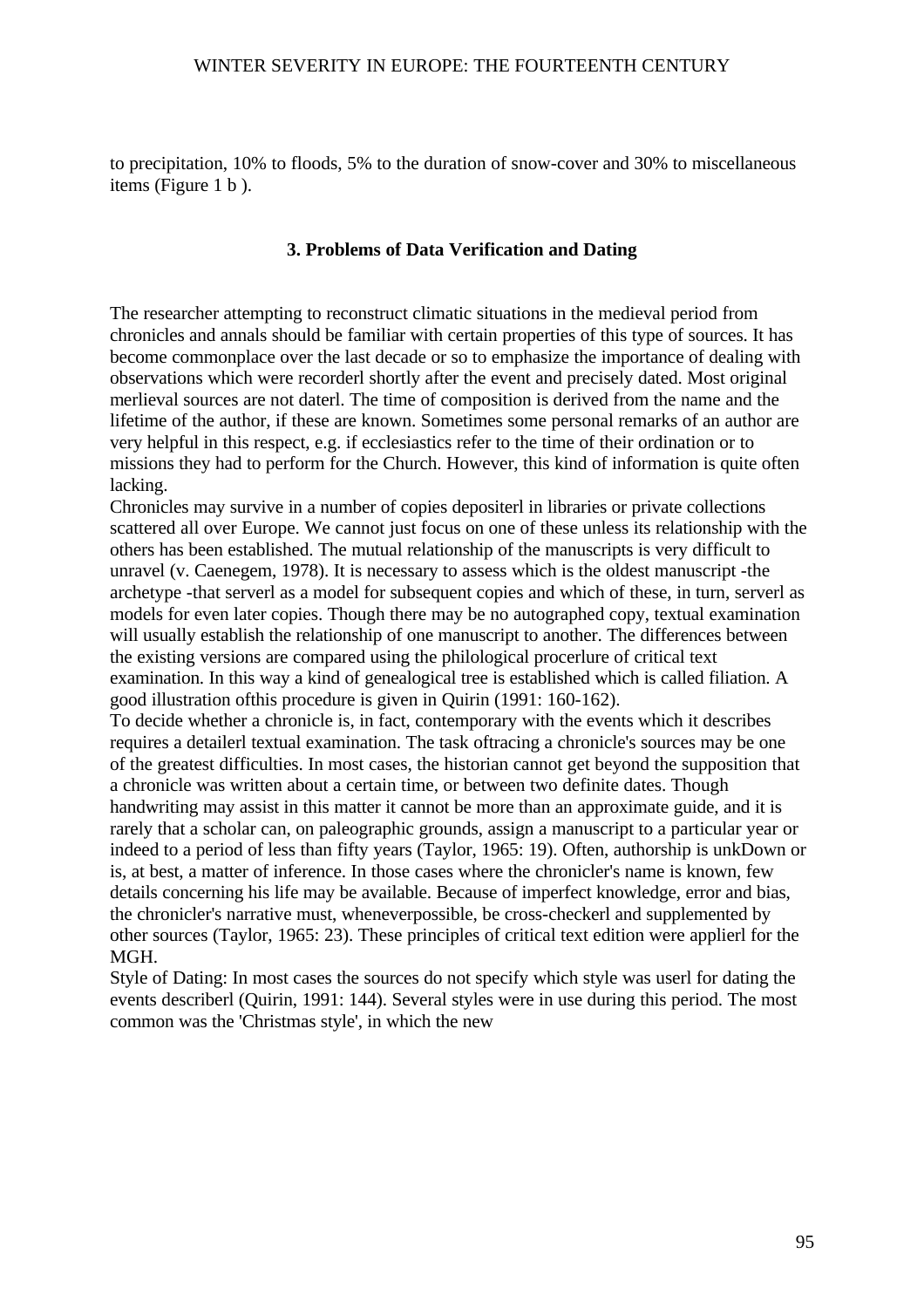year began at Christmas. In another style which was also quite frequent the new year began on March 25th (Camuffo and Enzi, 1992). Although through ignorance or carelessness chroniclers might occasionally misrepresent certain incidents, the majority ofwriters struggled for accuracy (Taylor, 1965: 5). By farthemosterrors in copying texts involve misdating. It has been established that the error is frequently one year early or late. In his critical catalogue of climatic events Alexandre (1987: 596-623) lists 300 inconsistencies of this kind. Even events which fall in the lifetime of a chronicler may be misdated one year early or late, if the text was composed a considerable time after an event took place.

For assessing conditions in winter an additional difficulty arises because the change of year falls into this season. Most sources give just one year to date an event. Then it must be decided from the context or from other sources, whether the , old ' or the 'new' year is meant. A cautious interpretation is particularly needed in those cases, where severe winters might have occurred in two consecutive years.

Thus for the Medieval period we have to deal with evidence which is not strictly contemporary in the sense that the events were recorded shortly after their occurrence. Most of the surviving reports may have been copied once or several times, and as a consequence in some cases the year to which an event is attributed may be only approximate. Does it mean that we should refrain from the analysis of documentary data for the Middle Ages altogether? The processes which are available for assessing the validity and reliability of documentary information from this period despite its shortcomings will now be discussed.

Firstly: Reconstructions should be based whenever possible on critical editions of chronicles. Norms for editing and understanding the sources of medieval history became first generally accepted in nineteenth-century Germany.

Secondly: The worst errors which may occur in a reconstruction are related to incorrect dating. If a severe anomaly is reported in two subsequent years in two different sources, just because one of the reports is one year late, the interpretation of the entire record wili be severely biased. As a consequence the interpretation should be always based upon the assumption that severe anoma1ies did not occur in two subsequent years unless this can be proved by the record. For instance if it is explicitly mentioned in a source or if the fact can be established from independent proxy data. Thus, it is specified in a Danish chronicle that the winter 1321/22 and the subsequent winter 1322/23 were so severe that horsemen and coaches could travel on the frozen sea 1.

Thirdly: Reconstructions have to be meteorologically meaningful, i.e. consistent with the physicallaws of the atmosphere. This can be checked from a chart which displays the spatial picture of observations available for a particular month or season.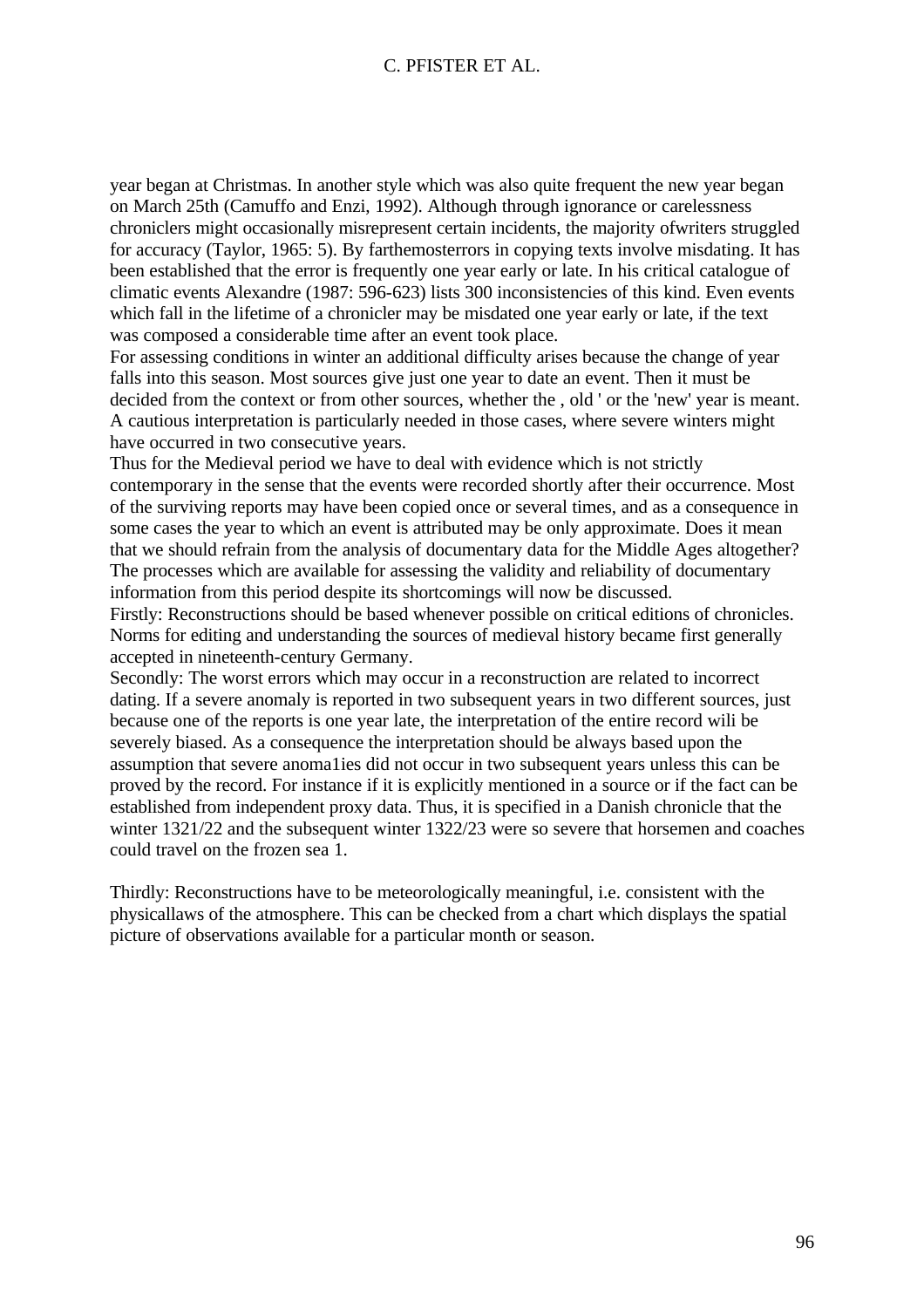# **4. Calibration and Interpretation**

Many observers were well aware that their individual feelings of cold and warrn were subjective. In order to demonstrate the anomalous character of a season, they often referred to observed signs in the physical or biological world. Temperature indicators in severe winters included the observed freezing ofwater bodies and/or an extended duration of snow-cover. For extremely warrn winters signs of vegetational activity and the absence of frost were reported. Freezing is reported mainly for large rivers, such as the Rhine, the Danube or the Po. The Danube in Klosterneuburg (Austria) was ice dammed from the beginning of 1328 for several weeks2.-~ Po was frozen for thirteen days in winter 1305/06. The ice became so thick that people could walk on it and ships hardly passed3. Observations on the freezing of rivers are difficult to calibrate, because most of their channels have been altered or dammed for irrigation, flood control and other reasons in the early nineteenth century or later. In places for which instrumental series are already available in the eighteenth century, these could be used for a calibration, but this would require analysis within the framework of a regional reconstruction for this period. Large water bodies such as lakes or parts of the sea are better suited for calibration. Lengthy freezing of the Ba1tic Sea in the area of the Sound and the Great Belt is used as a yardstick for severe winters in Danish sources: Recent work of the Finnish Institute of Marine research classified the maximum annual extent of the ice cover in the Baltic sea from 1720 according to the severity of winters. The correlation with mean air temperature at Mariehamn (from 1873/4 to 1991/2, 115 winters) is  $r = 0.96$  (Seinä and Palosuo, 1993).

The number of days for which Dutch canals were frozen and closed to traffic is known from the early seventeenth century. Tarand (1992) has coined the term of 'ice phenology' for this type indicator to denote its similarity to plant phenology. Calibration with the De Bilt temperature series has yielded  $r = -0.92$  (van den Dool et al., 1984). Thus similar observations from the Medieval period may be used cautiously as proxy indicators. If bitter cold persisted for a long time, the mills came to a standsti11, and if waterways froze, heavy cargoes had to be moved on land.

An extremely long duration of snow cover or lack of snow is often described to underline the severity or the warrnth of a particular winter. A fresh snow layer is an eye-catching meteorological element which is not easily overlooked. For traditional societies a snow cover of limited duration was a prerequisite for energy saving transport of bulky items such as logs or grain on sledges. Therefore, the absence of snowalso attracted attention. Thus we read in a chronicle from Northern Bavaria for 1361/62: Until the beginning ofFebruary the snow neverremained on the ground for an entire day, as it was always washed away by the rain4. On the other hand, long duration of snow-cover through March and part of April gave rise to widespread fears, because it was often connected with subsequent famines (Pfister, 1978). The term 'winter' was used as a synonym for the existence of snow-cover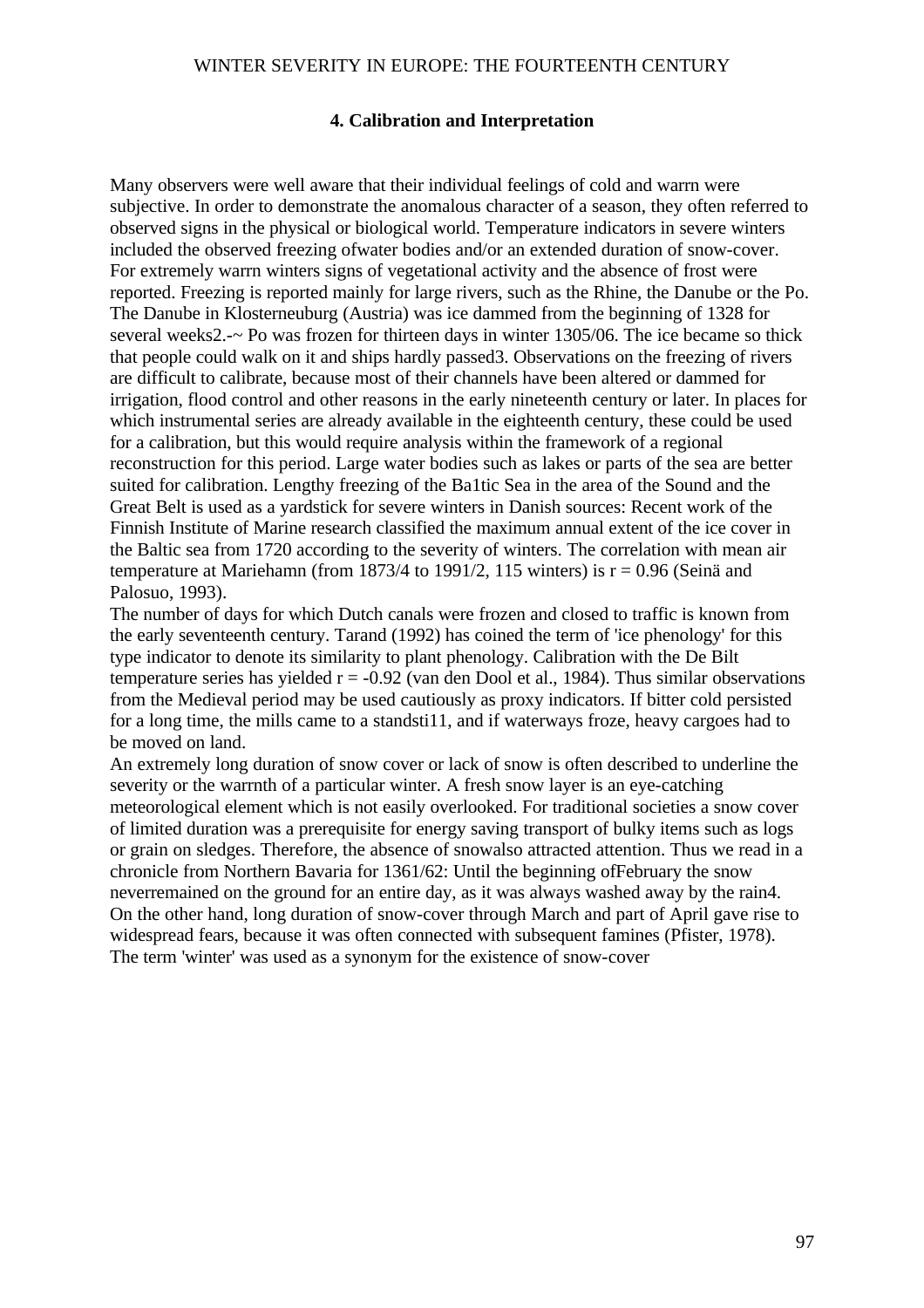in Medieval historiography. To take an example: "This year there was no winter", is written in an Augsburg Chronicle for 1381/82 (or 1382/83?). We interpret this as meaning that snowcover on I y occurred brieflys. Likewise the statement in the Annales Fossenses that in 1362/63 winter lasted for 14 weeks is taken to mean that the snow covered the ground for that period6.

Unfortunately, very few recent long records of snow cover are available (Pfister, 1985). It is therefore not really possible to calibrate the documentary information available from the Middle Ages strictly. Hut in most cases the duration of snow cover reported in severe winters is so long that it clearly points to temperatures far below those of the present century .On the other hand, a very small number of days with snow cover is not conclusive of a warm anomaly, because it could also be the produc t of a cold dry anticyclonic situation. Thus, in Parma the winter 1325/26 was described as "beautiful and without rain or snow until the end of January, but extremely cold"7. Warm winters (e.g. 1303/04) are often described by such terms as: No cold was feIt during the entire winterS .Or an early activity of vegetation is reported. For example: The chronicler Heinrich Truchsess in Diessenhofen (near Constance) observed the appearanceofflowers afterthe New Year 13579, and in the Paris area some fruit trees were seen in bloom around Christmas, 1361.10 Frequent rainfall and floods are considered to be associated with Westerly air flows and to point to temperatures somewhat above normal according to latitude and altitude.

An appropriate statistical tool for quantifying both proxy data and descriptive information is not available. A rather robust solution to this problem consists in rating both types of data available for a specific period with a numerical index. The concept of indices was originally developed by Hrooks (1928) for winter temperature. Lamb and J ohnson ( 1966) extended it to summer precipitation, Pfister (1984, 1992) to all seasons and months of the year and to both temperature and precipitation. The concept in this latter form had to be adapted to the Medieval period, as the density of verified data is much lower (see table 1).

Indices deviating frorn 0 ('average') were attributed on I y to those winters docu- mented in at least two contemporary sources. Months qualified purely with descrip- tive evidence are scored  $+1$  or  $-1$  irrespective of the emphasis given by the writer. Theoretically a seasonal score of +3 or -3 might also be obtained from a sum of 'impressionistic' descriptions for every individual winter month. Hut such a case has not been found.

In order to assess whether data originating from distant regions may be combined into the same series, the spatial agreement of temperature anomalies must be known. Regions of similar year-to-year fluctuations of temperatures in Europe were assessed by submitting 27 long instrumental records of seasonal temperatures to cluster analysis (Pfister and Lauterburg, 1992). Clustering was done according to Ward's method (Kalkstein et al., 1987). In a first step similar year-to-year fluctuations were assessed for the period 1901-1960. In order to test the stability of this pattern over time the procedure was applied to earlier sixty-year periods (1841-1900, 1781-1840 and 1701-1780). It turned out that the spatial pattern for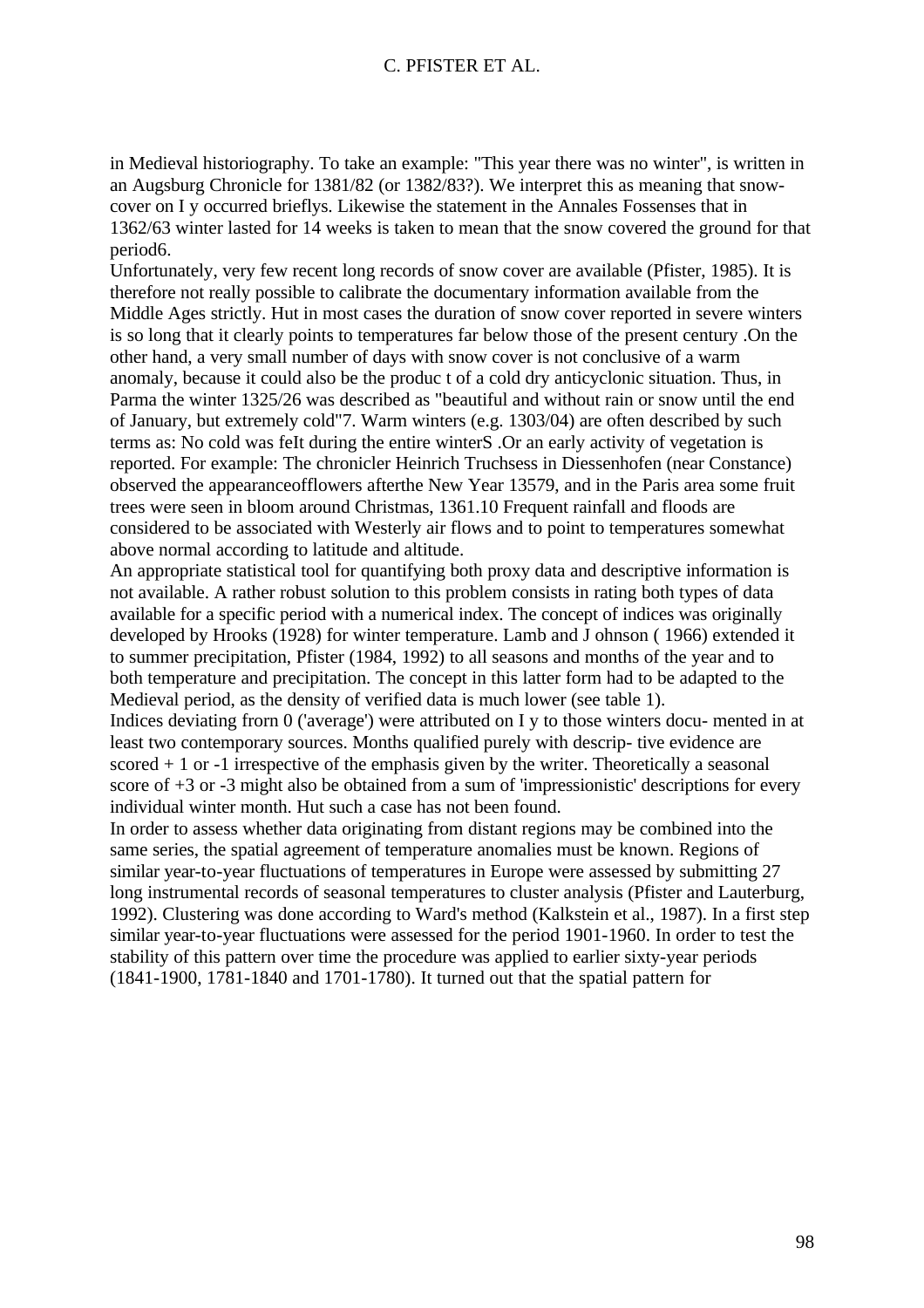| Rating of temperature indices from descriptive and proxy evidence |                   |                                            |                                                                                       |  |  |  |
|-------------------------------------------------------------------|-------------------|--------------------------------------------|---------------------------------------------------------------------------------------|--|--|--|
| Index                                                             | Type of<br>winter | Descriptive data<br>monthly                | Proxy indicators (lowlands)                                                           |  |  |  |
| $-3$                                                              | severe            | 3 'cold' months and                        | extreme duration of snow cover<br>water bodies ice covered for<br>several weeks       |  |  |  |
| $-2$                                                              | cold              | 2 'cold' months or                         | ground snow covered for several<br>weeks<br>water bodies ice covered for 1-3<br>weeks |  |  |  |
| $-1$                                                              | cool              | 1 'cold' or 2 'cold'<br>and 1 'warm' month | without                                                                               |  |  |  |
| $\Omega$                                                          | average           | offset of 'cold'<br>and 'warm' months      | without                                                                               |  |  |  |
| 1                                                                 | mild              | 1 'warm' or 2 'warm'<br>and 1 'cold' month | without                                                                               |  |  |  |
| $\overline{2}$                                                    | warm              | 2 'warm' months or                         | little or no snow and activity of<br>vegetation                                       |  |  |  |
| 3                                                                 | very warm         | 3 'warm' months and                        | little or no snow and activity of<br>vegetation                                       |  |  |  |

winter did not change much despite the considerable changes in climate over the last 300 years. Hence it is argued that fundamental changes in this pattern are not likely to have occurred in the fourteenth century. The map of iso-fluctuative areas displays two large clusters in which the individual series are correlated at  $R2 > 0.75$  on average. The dividing line between the two clusters runs West to East approxirnately from Birrningham to Ma1mö (Figure 2). This picture suggests that data originating from places South of this line may be ama1gamated into one single series. Of course this does not exclude the existence of substantial regiona1 differences in individual years. There is no independant proxy evidence for the Middle Ages (for instance from tree-rings) to confirm this pattern, because the clusters for spring and for summer were very different from those obtained for winter.

## **5. Discussion and Conclusions**

Lamb (1987) argued that the general results of the early analyses of the medieval clirnatic pattern (Easton, 1928; Flohn, 1967; Lamb, 1977) "have not been changed very much by later restriction of such studies to refined data" (p. 133). But by closing most of the numerous gaps in his record and by excluding many of his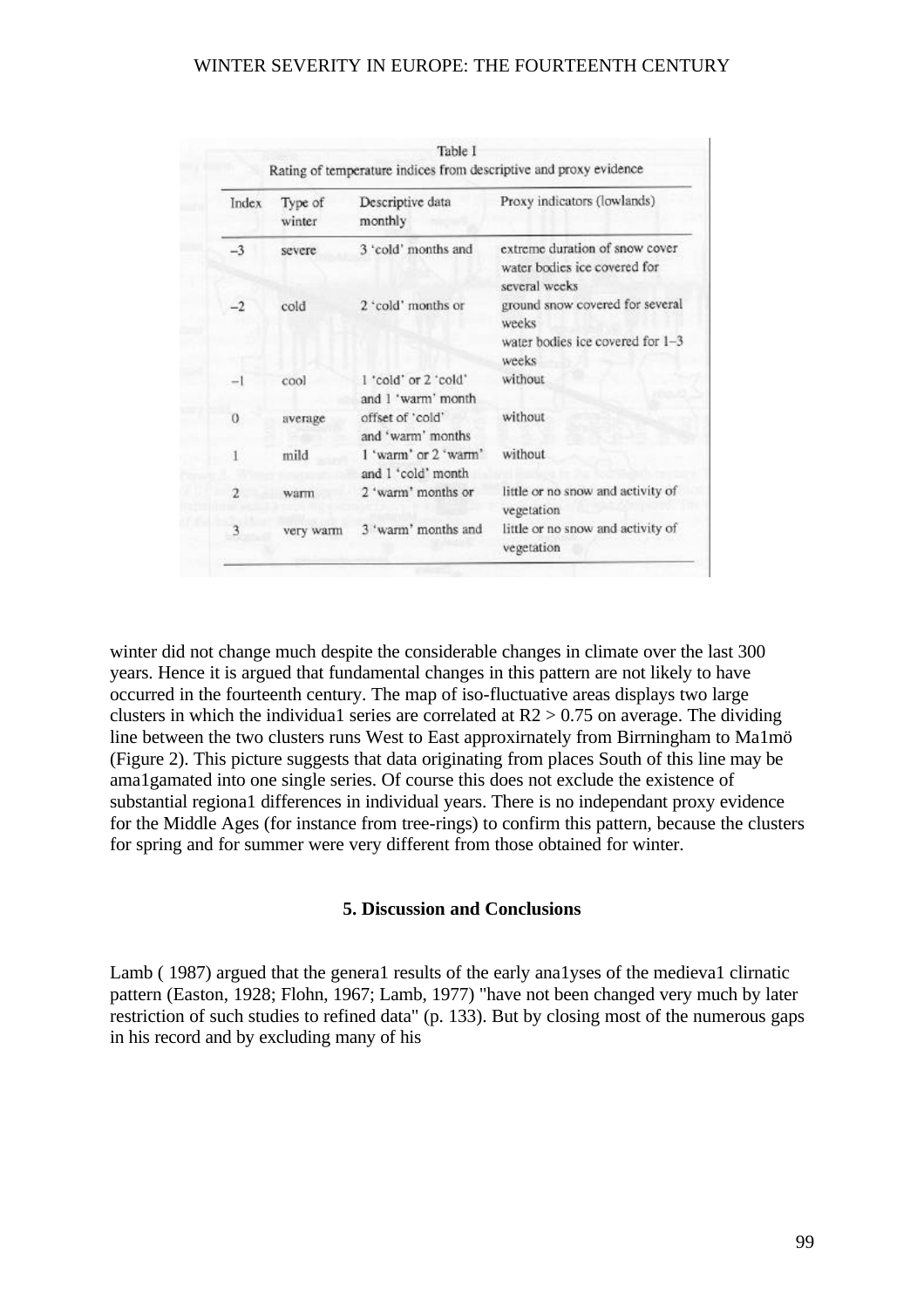

noncontemporary sources from the analysis his picture of an overall period of cold winters between 1310 and 1350 is substantially modified (Figure 3).

Over the entire century average winter temperatures were roughly at a similar level than in the laterperiods ofthe 'Little Ice Age', that is, somewhat below present day values. No trend emerges. Within the century the following four sub-periods can be distinguished:

1. A run of cold winters stands out from 1303-1328. Within these 25 years just a single winter (1303/04) was 'Warnl' according to present day standards. On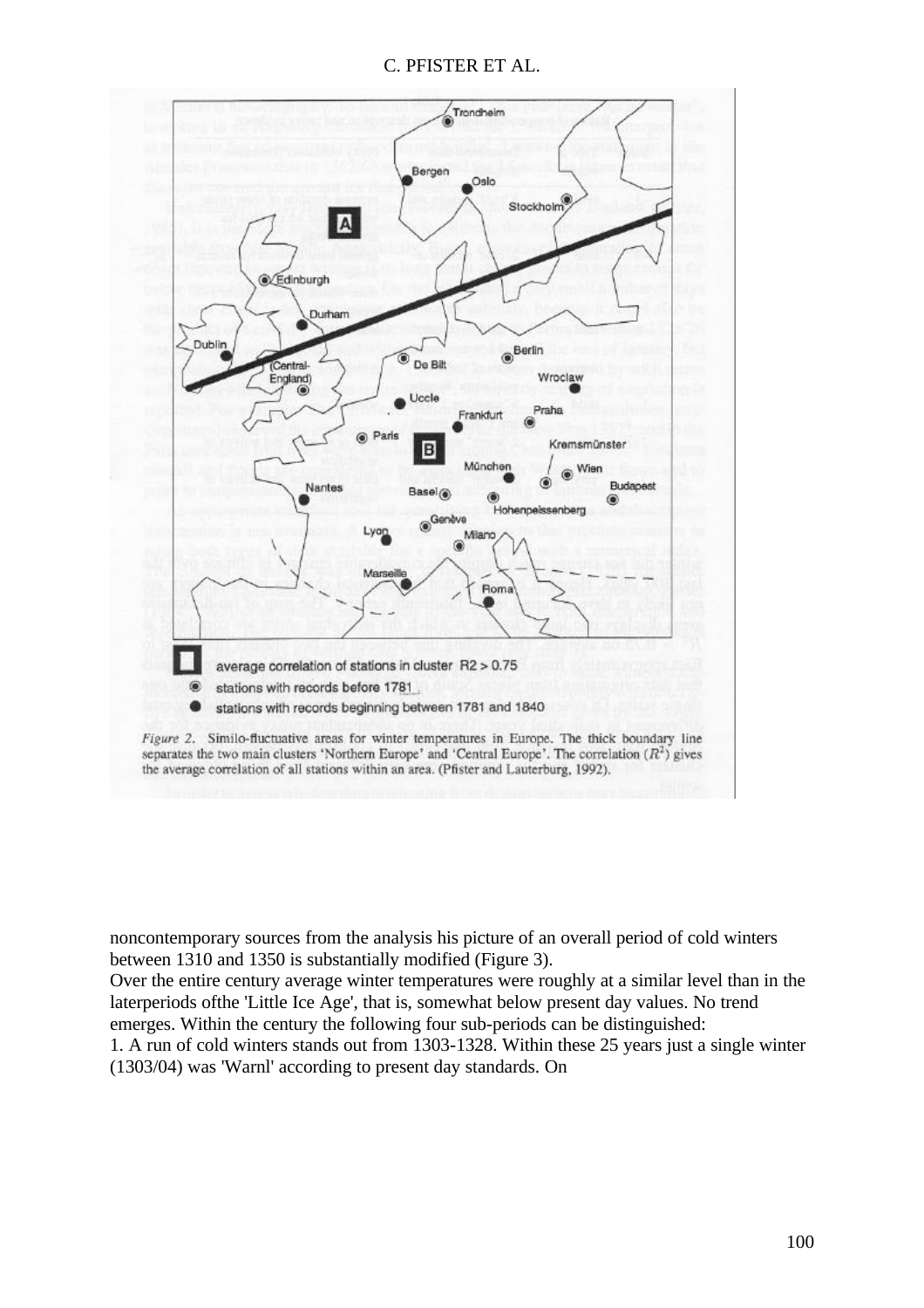



the other hand, eleven winters scored 'cold', four of them even 'severe'. In two winters (1305/06, 1322/23) the duration and intensity of the cold were equivalent to the severest winters in the last 300 years (e.g. 1788/89 or 1962/63) (Pfister et al., 1996). Considering subsequent similar runs of cold winters in Central Europe the periods 1561-1575,1677-1697, 1755-1770 and 1880-1895 come to mind. In Switzerland estimated winter temperatures were 1.6 °C below the 1901 to 1960 average in 1561-1575 and 1.7 °C below in 1677-1697, respectively (Pfister, 1984; table 1/27 and 1/30). The departures according to instrumental observations were both 1.6° for 1755-1770 and 1880-1895 (Schüepp, 1961). 2.From the end of the 1320's to the mid 1350's there was a predominance of 'average' winters, for which no clear trend may be obtained from the chronicler's comments. On balance there was still an excess of cold seasons, but no severe winter occurred, and from 1339 to 1354 not a single winter was clearly cold compared with the 1901 to 1960 average. Compared to laterphases ofthe Little Ice Age such a long run of moderate winters is rather unusual. It would be worthwhile to explore, whether the thrust of the Great Plague which decirnated the population of Europe by about a fourth in 1348-1350 was related to this anomaly in some way (Russell, 1985).

3. Over the two decades from 1355 to 1375 winter temperatures were highly variable. In 1354/55 the duration and intensity ofthe cold speIl matched conditions in the most severe winters ofrecent centuries, in 1363/64 it was even more severe: The period of bitter frost began in early December, 1363, and lasted until the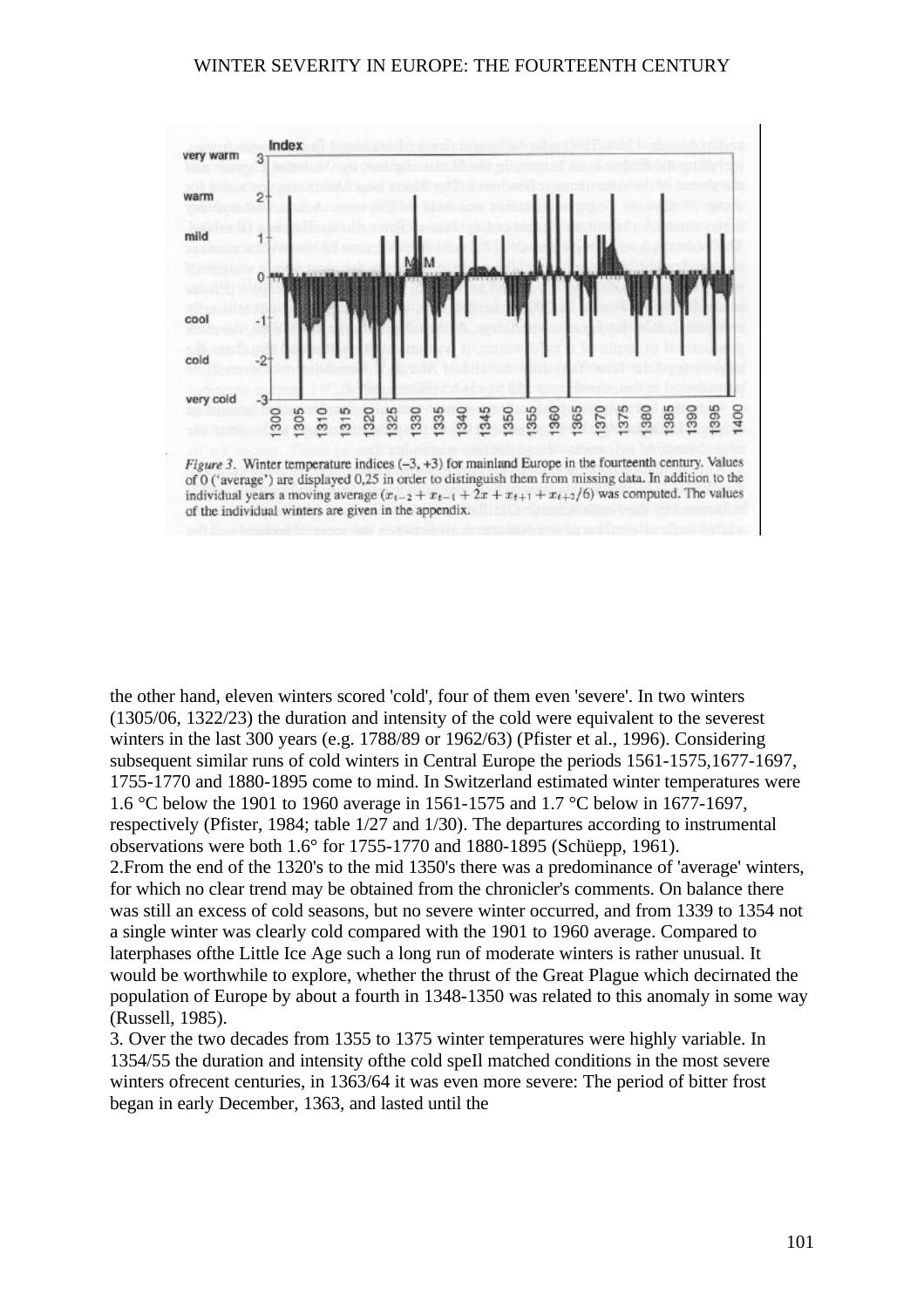end of March, 1364. The major 1akes and rivers of main1and Europe were frozen, inc1uding the Rhone at its estuary in the Mediterranean, the Venetian Lagoon and the shores of the Atlantic near Bordeaux. The Rhine near Mainz was icebound for about 70 days, in Cologne a market was held on the river. A noncontemporary Swiss chronicler mentions freezing of the lake of Brienz in the Bernese Oberland. This points to a very long duration of the cold spell because an ice cover was never observed on this deep mountain lake again, not even in the most severe winters of recent centuries (i.e. 1476/77, 1572/73,1694/95, 1708/09 and 1829/30)11 (Pfister et al., 1996). At Fosses, at 200 rn, in Belgium, where today snow-cover is only ephemeral, snow lay for a hundred days. At the other extreme in 1359/60, the most pronounced example of a mild winter, it was unusually warm and dry from the beginning of the New Year until the end of March.12 Variability was even more pronounced in the period from 1585 to 1615 (Pfister, 1984).

4. In the last quarter of the century winter temperatures fluctuated around an average 'Little Ice Age level' somewhat below the present average, and- given the near absence of extremes the variability was rather low.

The circulation patterns underlying severe winters have recently regained atten- tion. It is well known that the atmospheric circu1ation over Western Europe is highly influenced by the North At1antic Oscillation (NAO) (Wanner, 1994) which causes a large-sca1e a1ternation of atmospheric mass between the areas of Iceland and the Azores (Lamb and Pepp1er, 1987). Moses et al. (1987) stated that the strong wintery reversals in the month1y pressure field with high pressure over Ice1and represent an extreme mode of the NAO. They show that these reversa1s are correlated with low winter temperature over Europe as we11 as over the eastern United States.

A reconstruction of tentative surface pressure situations in the preinstrumental period was first attempted by Hubert Lamb for some anoma1ous seasons (Lamb, 1977). This approach was readopted in the context of the Euro-C1imhist project. Mean month1y surface pressure patterns were assessed from early instrumental measurements and proxy data for winters and springs in the late Maunder Mini- mum cooling period (1675-1704). A comparison of the winter weather types of these three decades with the recent 30 year period (1961-1990) showed that the Late Maunder Minimum was characterized by strong sea level pressure reversals with high pressure centres over Northern and Northwestern Europe and large outbreaks of northeasterly cold continental air (Wanner et al., 1995). Similar patterns emerged from the mapping of the information for the four most outstanding win- ters in thefourteenth century (1305/06,1322/23,1354/55 and 1363/64) whichwere also dominated by northerly or northeasterly flow and cold air advection (Pfister et al., 1996). Several authors emphasize that these features of meridional cold air out- breaks over western and central Europe are typical elements of climatic fluctuations during the Holocene or even the whole Pleistocene (van Loon and Rogers, 1978) and they speak about Litt1e Ice Age type events (Moses et al., 1987). Undoubtedly, severe winters involving NAO reversals became more frequent in the fourteenth and in the fifteenth century (Lamb, 1987). From this shift in winter temperatures it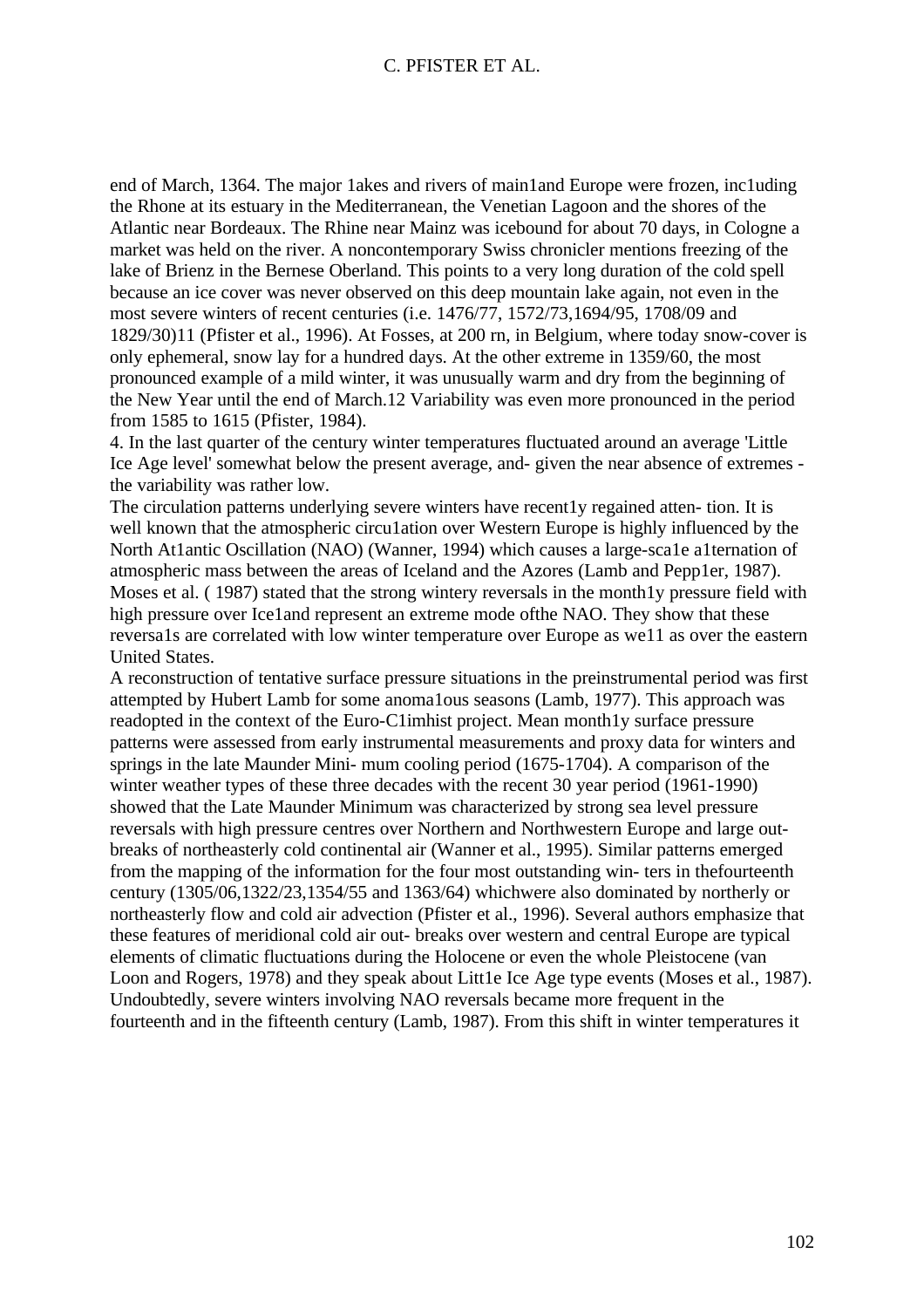seems reasonable to argue that the transition frofi the 'Medieval warm epoch' to this 'long' Little Ice Age took place at the beginning of the fourteenth century.

What triggered the rapid cooling and the subsequent warming of winters in the first half of the century? This question still remains open. An anthropogenic influence and perhaps also volcanic eroptions can be excluded. As far as solar activity and North Atlantic Deep Water (NADW) formation (Oeschger and Eddy, 1993) are concerned, the answer is still speculative. Undoubtedly the pattern of winter temperatures in the first half of the fourteenth resembles that in the Late Maunder Minimum (Pfister, 1994): In both cases an initial phase of cold winters was followed by a phase of 'average' winters, and in both cases each ofthe individual phases lasted 20 to 25 years.

Terrestrial measurements of 14C and lOBe can be related to changes in solar radiative output. 14C is sequestered through photosynthesis in the cellulose of annual layers in trees; lOBe, the next most abundant, falls in rain and snow to the surrace of the earth, where its rate can be recovered through the anaylsis of ice scores. Three periods of maximum lOBe production (i.e. minimum solar activity) are observed in the Greenland and Antarctic ice records -the Wolf (A.D. 1280-1350), Spoerer (A.D. 1420-1540) and Maunder (A.D. 1645-1715) (Eddy and Oeschger, 1993). The Wolf minimum clearly coincides with the period of pronounced winter cooling in the early fourteenth century. However, the changes of solar irradiance estimated over the last 300 years are small, and it seefis unlikely that these changes alone had a significant impact on the global climate (Bradley & Iones, 1995; Hughes, 1995). The timescale of these oscillations also suggests variations in the North Atlantic Deep Water (NADW) formation as a possible forcing factor. Over the recent years the subtle interplay between the thermohaline circulation of the ocean and the advection of salt and heat has beeen directly observed (Stocker, 1994). A coupled atmosphere-ocean model, integrated over 600 years, produced irregular, but orga- nized oscillations of 40-60 years in meridional overturning which were related to patterns of sea-surrace temperature (SST) (Delworth, Manabe, Stouffer, 1993). Interdecadal cycles of 24 years were found in the Central England instrumental temperature record covering 318 years (Stocker and Mysak, 1992). Briffa et al. (1992) found significant power in the band of 30-40 years in their 1480-year-long tree ring record of Fennoscandia.

More research is needed in order to obtain a more precise knowledge of fluc- tuations in winter temperatures in the 'Medieval Warm Period' and in the 'long' Little Ice Age. The investigation of administrative sources, such as tax rolls, might make it possible to achieve a clearer picture of regional variations than is possible at present.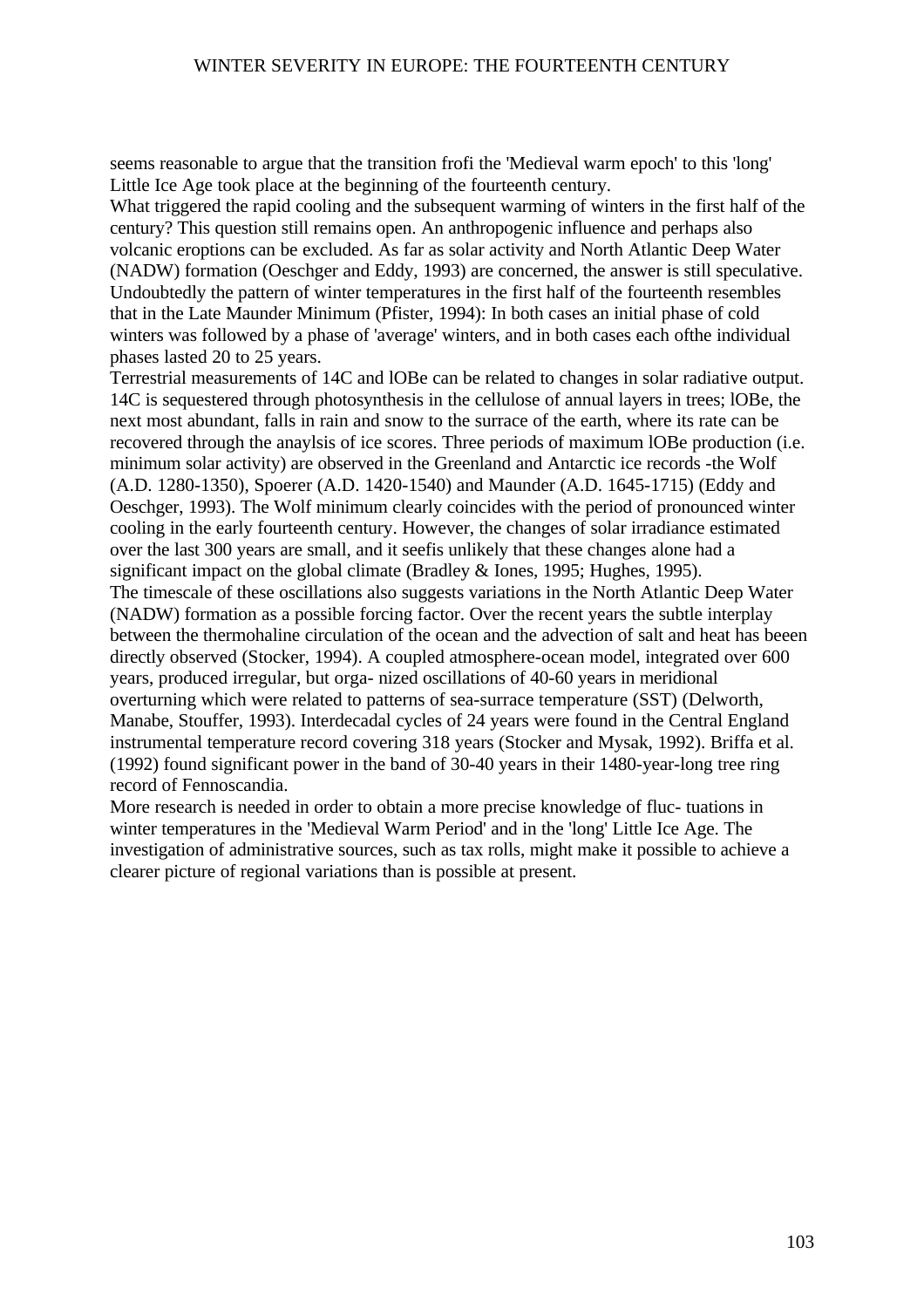# **6. Appendix: Fourteenth Century Winter Temperature Indices for Central Europe**

The indicatian refers ta the year in which J anuary falls.

| 1300 0     |                       |                              |            |
|------------|-----------------------|------------------------------|------------|
| 1301 0     | $1326 - 3$            | $1351 - 1$ 1376 0            |            |
| 1302 0     | 1327 1                | $1352 - 1$ 1377 0            |            |
| $1303 - 2$ | $1328 - 2$            | $1353 - 1$ 1378 -1           |            |
| 1304 2     | 1329 0                | 1354 0                       | $1379 - 2$ |
| $1305 - 1$ | 1330 miss. $1355 - 3$ |                              | $1380 - 1$ |
| $1306 - 3$ | 1331 2 1356 0         |                              | 1381 0     |
| 1307 0     | 1332 1                | 1357 2                       | $1382 - 1$ |
| $1308 - 2$ | $1333 - 2$            | 1358 0                       | 1383 0     |
| $1309 - 1$ | 1334 miss.            | $1359 - 2$                   | $1384 - 1$ |
| $1310 - 1$ | $1335 - 2$            | 1360 2                       | 1385 2     |
|            | $1311 - 2$ $1336 - 1$ | $1361 - 1$                   | 1386 0     |
|            | 1312 0 1337 0         | $1362$ 2 $1387 - 1$          |            |
| 1313 0     | 1338 0                | 1363 0                       | 1388 0     |
| $1314 - 2$ | $1339 - 2$            | $1364 - 3$                   | $1389 - 2$ |
| 1315 0     | 1340 0                | 1365 2                       | $1390 - 1$ |
| 1316 0     | 1341 1                | 1366 0                       | 1391 0     |
| $1317 - 2$ | $1342 - 1$            | $1367 - 1$                   | 1392 0     |
| 1318 0     | 1343 0                | 1368 1 1393 0                |            |
| $1319 - 3$ | 1344 1                | $1369 - 2$                   | $1394 - 1$ |
| 1320 0     | 1345 0                | $1370 - 1$                   | 1395 1     |
| 1321 0     | 1346 0                | $1371 \quad 1 \quad 1396 -2$ |            |
| $1322 - 2$ | 1347 0                | 1372 1 1397 0                |            |
| $1323 - 3$ | 1348 0                | 1373 0                       | 1398 1     |
| 1324 1     | 1349 0                | 1374 2                       | $1399 - 3$ |
| $1325 - 1$ | 1350 1                | 1375 0                       | 1400 0     |

# **Acknowledgments**

This research was supported by Swiss Nationa1 Science Foundation, Priority Programme Environment (No.5001, 34888). Acknow1edgements are due to Rudo1f Brazdil, Brno (Czech Republic), to Knud Frydendahl and Povl Frich, Danish Meteorological Institute, Copenhagen, to Aryan van Engelen, KNMI, De Bilt, to Erik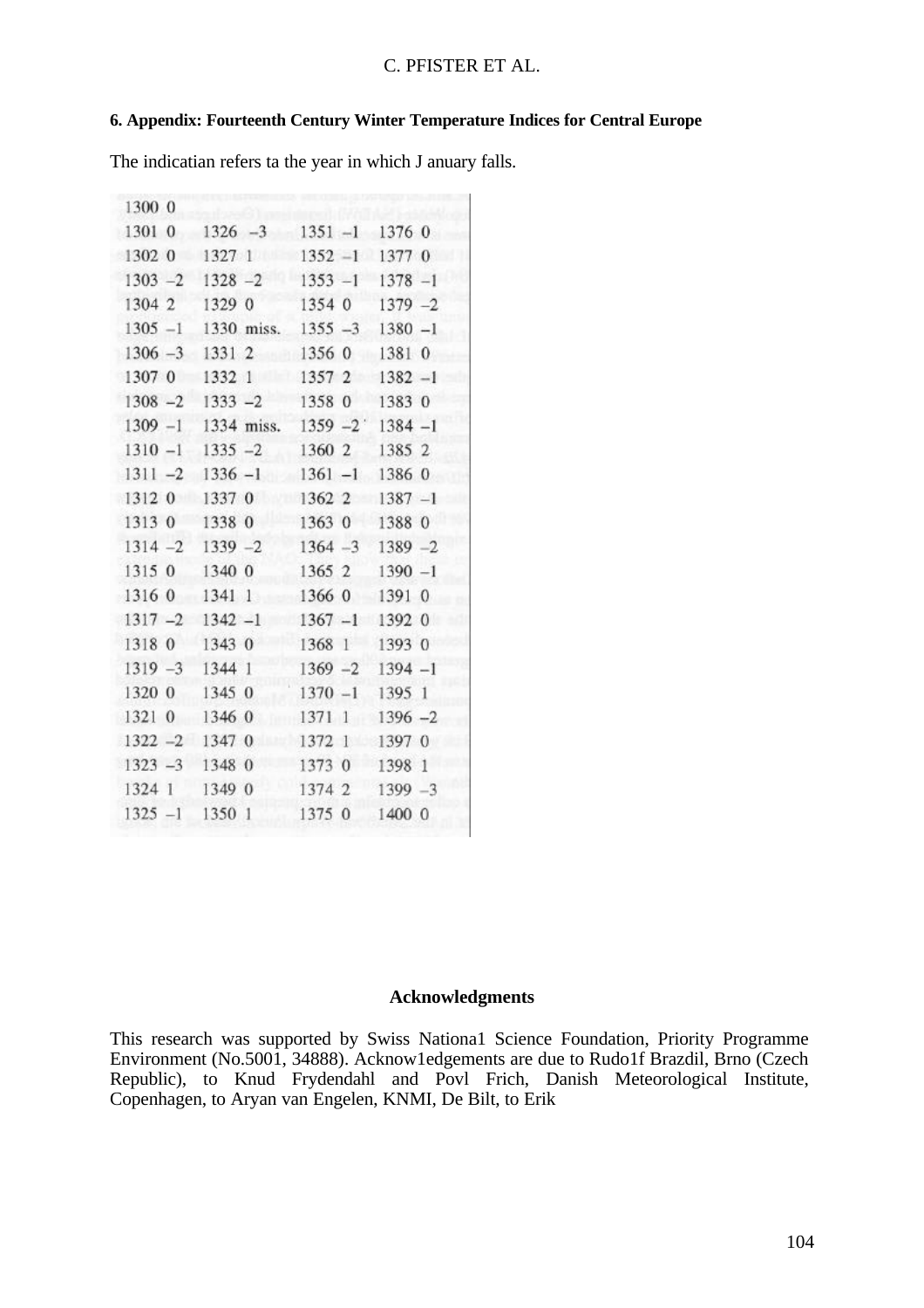Wishman, Archaeological Museum, Stavanger, and to Anita Bokwa, Geographi- cal Institute, University of Krakow (Poland) for providing additional data. Heikki Vesajoki, University of Joensuu (Finland), for providing helpful hints and a trans- lation from Finnish. Daniel Brändli (Institute of History) has drawn the figures and charts. Gudrun Kleinlogel (Research Group for Regional and Environmental History) has done the main programming work. Preliminary versions ofthis paper were read by Thomas Stocker and Heinz Wanner. Jean Grove, Cambridge, acted as a reviewer and took great care to improve the style and the quality of the paper.

#### **Notes**

1. Magnus Matthiae, Regum Danice Terra, 2RII, p. 120

- 2. Zeibig, H. J. (ed.) (1851): Klosterneuburger Chronik. In: Archiv f. Oesterr. Geschichte 7, p. 231- 250, quoted by A1exandre, 1987, p.449.
- 3. "Item eodem tempore et mense Ianuarii [1306] per 13 djes contjnuos fuit arduum et inmensum frigus, magjs quam a1jqujs recordaretur, jta quod flurnina omnja vales fovee indjferenter et in omnibus partjbus Lombardje congelaverunt, et flumen Paudj [po] in pluribus partjbus congelavjt seu congelatum fujt ta1jter, quod super glacjem mu1te persone transjverunt et naves vjx transire poterant". Jaffe, P. and Pertz, G. H. (eds.) (1863): Annales Parmenses, MGSS 18, Hannover, p.736.
- 4. "1361. In dje sanctj Mathej aposto1i [Sep. 21] cecjdjt njx in tanta spjssitudine, quod duravjt per triduum, eteodem anno nullanix cecjdjt pertotamhiemem, que duraret permedjam djem, set [sjc] pro nive a1iquando pluvia descendit, qui etjam statjm 1iquefactus fujt; usque ad purificatjonem sanctae Marie [February 2nd] nulla nix cecjdjt, que per integrarn duraret djem". Pertz, G. H., Jaffe, P. (eds.), (1861): Notae A1tahenses MGSS 17, Hannoverp. 423.
- 5. Frensdorf F. (ed.) (1865): Chronik der Stadt Augsburg. Die Chroniken der Schwäb. Städte. Augsburg 4, pp. 21-113, quoted by A1exandre 1987, p. 521.
- 6. " 1364 [...] et hoc anno cepjt hyemps ad festurn Njcho1aj, duravjt per quatuordecjm septimanas nive existente semper super terram, fujtque magna caristia pastinarum anima1ium". Pertz, G. H. (ed.) (1844): Annales Fossenses MGSS 4. Hannover, p. 34.
- 7. "1325. [...] Item eodem anno yems fuit valde pulcrum et sjcum, semper serenum sjne pluvia et sine nive usque ad finem Ianuarij sequentis, set [sic] maximum ge1u et frigus fuit". Jaffe, P. and Pertz, G. H. (eds.) (1863): Annales Parmenses, MGSS 18, Hannover, p. 759.
- 8. "Item 1304. nu11um frigus compertum est per totam hiemem. Quam hyemem secuta est aestas sjne omni p1uvja et tantae sjccjtatis, quod ad fundum Renus et putej decreverunt [...]". Pertz, G. H. (ed.), (1861): Anna1es Moguntini MGSS 17, Hannover, p. 3.
- 9. "Et annus LVII [1357] jncepjt cum aura temperantissjma, nam flores jnfra octavam nativitatis domini reperti sunt, nec glacjes apparebat, nec nix terram operuerat usque ad non. febr. Et tunc nix maxima venit Agathe vjrgjnis, et duravjt usque VI kaI. marcij, et inde usque ad jdus marcii est consumpta." Huber, A. (ed.) (1868): Heinricus de Diessenhoven, hrsg. aus dem Nach1ass Joh. Friedr. Boehmers. Fontes rer. Germanicarum, 4, Stuttgart, p. 107 .
- 10. Le Maresqujer, J. (ed.) (1969): La chronique djte de Jean de Venette [1359-1367], Paris.
- 11. Johann Gott1ieb Schrämli, Chronik der Naturbegebenheiten, Manuscript, Stadtbibliothek Thun (Swjtzer1and) SBT 3127/II.
- 12. "Quia annus LX. [1360] a principio erat temperans et calidus usque ad III. ka1. aprilis; et tunc in dje sequenti, que erat djes palmarum, frigus et nix vites, que tunc se ostenderant et nuces pariter destruxerant et erat bisextus. Et tante erat seritatio et temperantie quod corvi in festo nativitatis domini pullos suos produxerunt in castro djcto Merspurg ". Huber, A. (ed.) (1868): Heinricus de Diessenhoven, hrsg. aus dem Nach1ass Joh. Friedr. Boehmers. Fontes rer. Germanicarum, 4, Stuttgart, p. 117.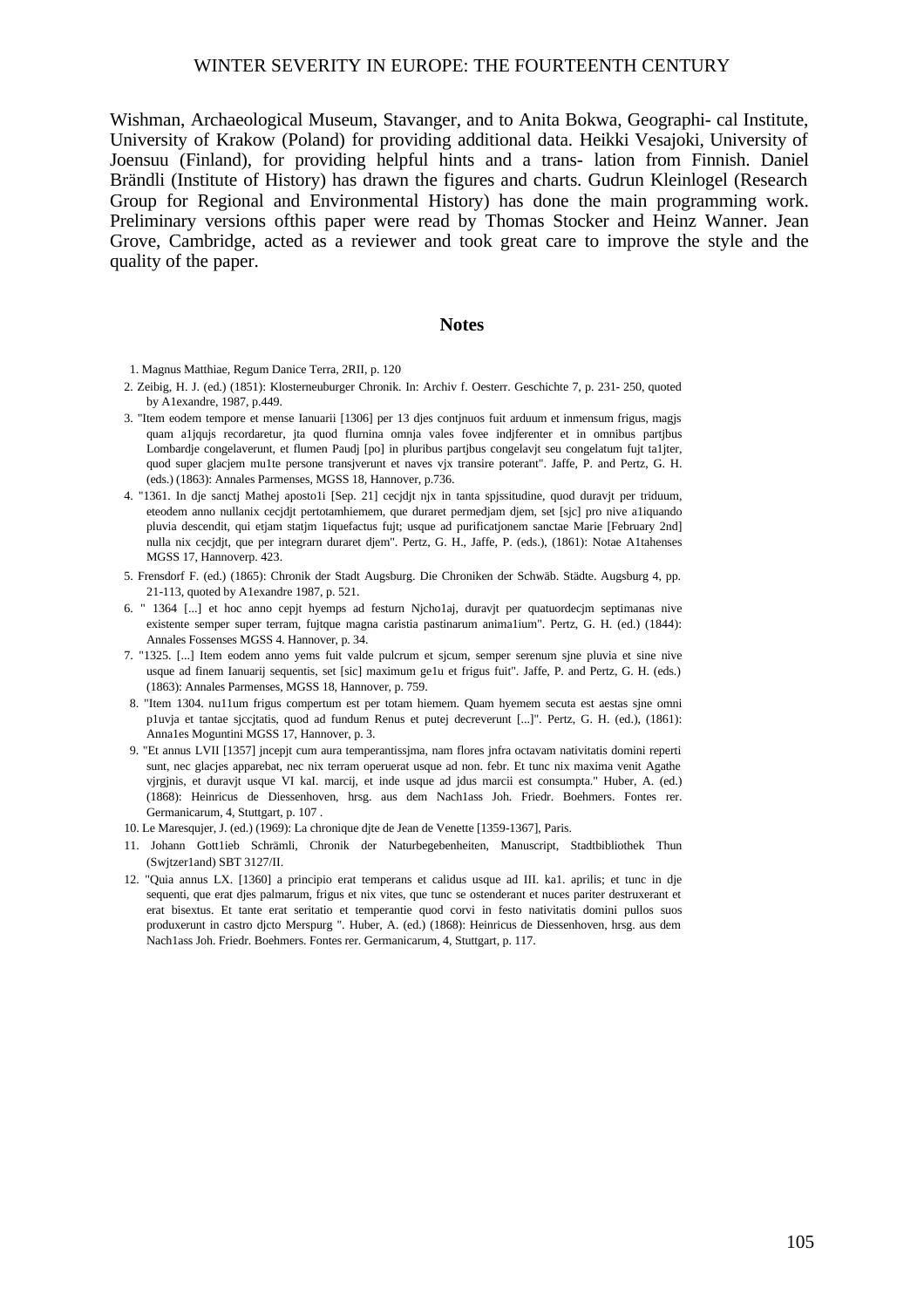#### **Refrerences**

- Alexandre, P.: 1987, *Le CljmatenEurope auMoyenAge,* Paris, Eco1e des Hautes Etudes en Sciences Sociales. Bradley, R. S. and Jones, P. D. (eds.): 1992, *Cljmate sjnce A.D.1500,* London, Routledge.
- Bradley, R. S. and Jones, P. D.: 1995, 'Recent Developments in Studies ofClimate since A.D. 1500', in *Cljmate sjnce A.D.* 1500, 2nd revised ed., Routledge, London, pp. 666-680.
- Brazdil, R. and Dobrovolny, P.: 1993, 'Possibilities of the Reconstruction of the Climate of Bohemia during the Last Millennium on the Basis of Written Sources', in Ruzickova, E., Zeman, A., Mirecki, J. (eds.), *Appljcatjon*  of Djrect and Jndjrect Data for the Reconstruction of Cljmate Durjng the Last Two Mjllennja, Prague, pp. 88-97.
- Brazdil, R.: 1994, 'Climatic FIuctuation in the Czech Lands during the Last Mil1ennium " *GeoJournal* 32/3, 199- 205.
- Briffa, K. R.: 1992, 'Dendroclimatic Reconstructions in Northem Fennoscandia', in Mikami, T. (ed.), *Proceedjngs of the Jnternatjonal Symposjum on the Ljttle Ice Age Cljmate,* Tokyo, Tokyo Metropo1itan University, pp. 5- 10.
- Brooks, C. E. P.: 1928, *Cljmate through the Ages,* London, Bril1.
- Camuffo, D. and Enzi, S.: 1992, 'Critica1 Ana1ysis of Archive Sources for Historica1 Climato1ogy of Northem Italy', in Frenzel, B., Pfister, C., Gläser, B. (eds.), *European Cljmate Reconstructed from Documentary Data: Methods a~Results,* Stuttgart, Gustav Fischer, pp. 65-74.
- v. Caenegem, R. C.: 1978, *Gujde to the Sources of Medjeval Hjstory,* Amsterdam, North Hol1and Pub1ishing Company.
- Cecchini, S., GaIIi, M., and Nanni, T.: 1995, 'Solar Activity Signal in Mean WinterTemperatures', in Frenzel, B., Nanni, R., GaIIi, M., Gläser, B. (eds.), *Solar Output and Cljmate durjng the Holocene,*  Palöoklimaforschung 16, Stuttgart, Gustav Fischer, pp. 23-34.
- Delworth, T. S., Manabe, R. J., Stouffer, R. J.: 1993, 'Interdecadal Variations of the Thermoha1ine Circulation in a Coupled Ocean-Atmosphere Model', *J. ofCljmate* 6, 1993-2011.
- Dool van den, H. M., Schuurmans, C. J. E., and Krijnen, H. J.: 1984, 'Average Winter Temperatures atDeBilt(Netherlands) 1634-1677', *CljmatjcChange* 1,319-30.
- Easton, C.: 1928, *Les Hjvers dans l' Europe Occjdentale,* Leiden, Bril1.
- Eddy, J. A.: 1977, 'Climate and the Changing Sun', in *Cljmatjc Change* 1, 173-190.
- FIohn, H.: 1967, 'K1imaschwankungen in historischer Zeit', in v. Rudloff, H., *Dje Schwankun- gen und Pendelungen des Kljmas* jn *Europa sejt dem Begjnn der regelmässjgen Jnstrumenten- Beobachtungen* (1670), Braunschweig, Vieweg, pp. 81-90.
- Grove, J. M. and Switsur, R.: 1994, 'The Glacial Geological Evidence for the Medieval Warm Period ' , in *Cljmatic Change* 30, 1-27.
- Hel1mann, G.: 1883, *Repertorjum der deutschen Meteorologje. Von den ältesten Zejten bjs zum Schluss des Jahres* 1881, Leipzig.
- Ingram, M. J., Farmer, G., and Wigley, M. L.: 1981, 'Past Climates and their Impact on Man', in Wigley, T. M. L., Ingram, M. J., and Farmer, G. (eds.), *Cljmate and Hjstory. Studjes* jn *Past Cljmates and thejr Jmpact on Man,*  Cambridge, CUP, pp. 3-50.
- Hughes, M. K. and Diaz, H. F.: 1994, 'The Medieva1 Warm Period', Special Issue: *Cljmatjc Change* 26, 2-3.
- Hughes, M. K.: 1995, 'Tree-ring Evidence of Surface Temperature Variation during the Past 1000 Years', in Frenzel, B., Nanni, R., GaIIi, M., and Gläser, B., *Solar Output and Cljmate durjng the Holocene,* in Pa1öoklimaforschung 16, Stuttgart, Gustav Fischer, pp. 77-87.
- Kalkstein, L. S., Tan, G., and Skindlov, J. A.: 1987, 'An Evaluation ofThree Clustering Procedures for Use in Synoptic Classification', *inJ. Cljmatol. Appl. Meteorol.* 26,717-730.
- Lamb, H. H.: 1977, *Cljmate: Present. Past and Future. Cljmatjc Hjstory and the Future*, London, Methuen.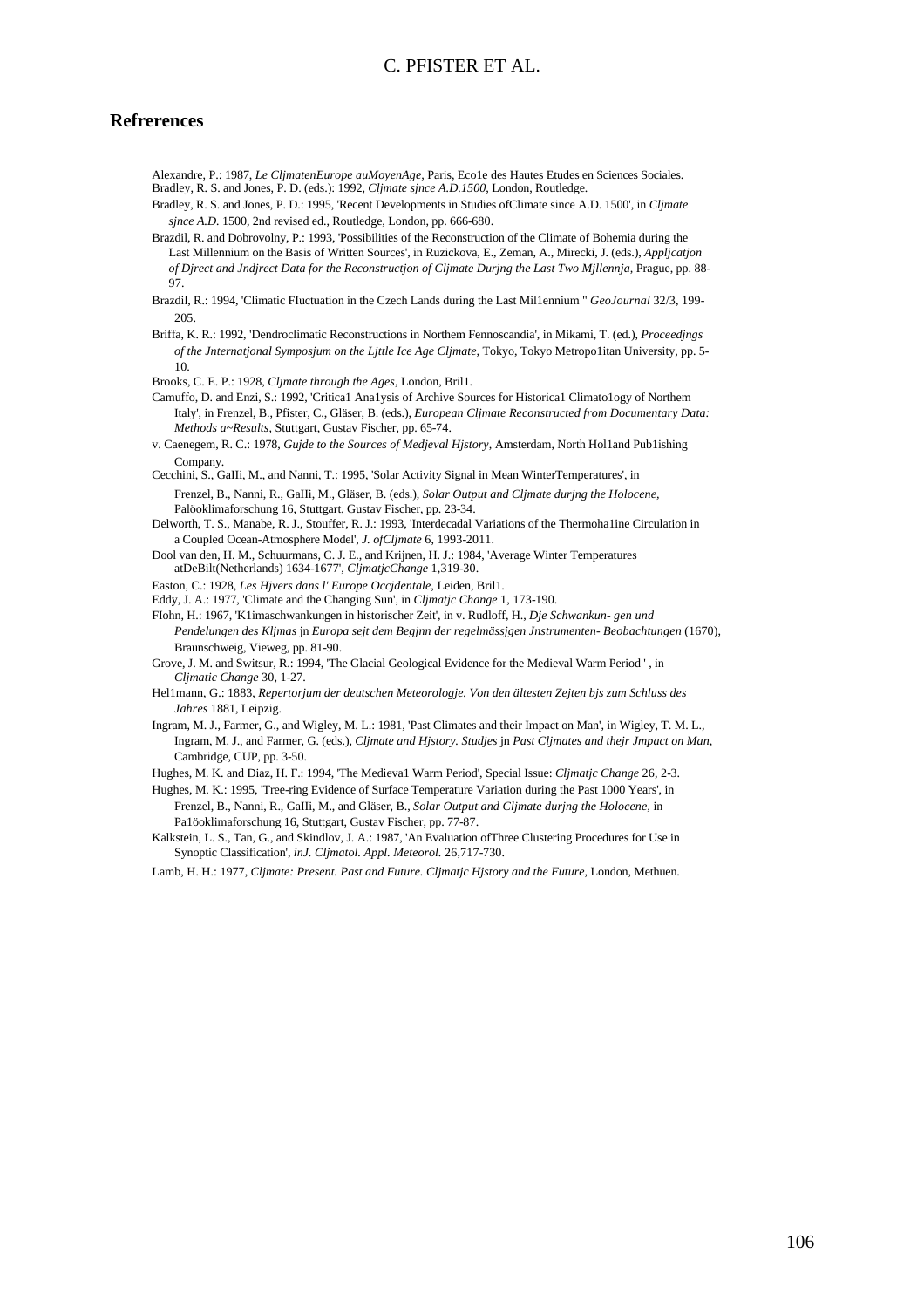Lamb, H. H.: 1987, 'What can Historica1 Records Tell us About the Breakdown of the Medieva1 Wann Climate in Europe in the Fourteenth and Fifteenth Centuries -An Experiment', *Beitr. Phys. Atmosph.* 60(2),131-143.

Lamb, H. H. and Johnson, A. I.: 1966, 'Secular Variations of the Atmospheric Circulation since 1750', *Geophysical Memoirs* 110, H.M.S.O, London.

- Lamb, P. J. and Pepp1er R. A.: 1987, 'North At1antic Osci1lation: Concept and App1ication', *Bull. Ame7: Meteo7: Soc.* 68, 1218-1225.
- Loon, H. v. and Rogers, J. C.: 1978, 'The Seesaw in Winter Temperatures between Greenland and Northem Europe', *Monthly Weather Review* 106,296-310.

Matthews, J. A.: 1991, 'The Late Neoglacial ('Little Ice Age') Glacier Maximum in Southem Norway: New (14)C-Dating Evidence and C1imatic Imp1ications', *The Holocene* 1 (3), 129-233.

- McCormick, M.: 1975, *Les Annales du Haut Moyen Age,* ed. by Universite Catho1ique de Louvain, Turnhout, Brepo1s.
- Moses, T. and Ki1adis, G. N.: 1987, 'Characteristics and Frequency ofReversals in Mean Sea Level Pressure in the North Atlantic Sector and TheirRe1ationship to Long- Term Temperature Trends', *J. ofClimatology7,* 13- 30.

Nesje, A. and Dah1, S. 0.: 1991, 'Ho1ocene G1acier Variations ofB1aisen, Hardangerjoku1en', Centra1 Southem Norway, *Quaternary Research* 35, 25-40.

Oeschger, H. and Arquit, A.: 1991, 'Reso1ving Abrupt and High Frequency G1oba1 Changes in the Ice Core Record', in Bradley, R. (ed.), *Global Changes in the Past,* UCAR Office of Interdisciplinary Earth Studies, Bou1der, CO, pp. 175-200.

Oeschger, H. and Eddy, J. A. (eds.): 1993, *Global Changes in the Perspective ofthe Past,* Chichester, Wiley.

Pfister, C.: 1984, *Das Klima der Schweiz von]* 525-] 860 *und seine Bedeutung in der Geschichte von Bevölkerung und Landwirtschaft,* 2 Vo1s., Bem, Haupt.

Pfister, C.: 1985, 'Snow Cover, Snow-Lines and G1aciers in Central Europe since the 16th Century', in Too1ey, M. J. (ed.), *The Climatic Scene,* London, George A11en and Unwin, pp.154-173.

Pfister, C.: 1992, 'Month1y Temperature and Precipitation in Central Europe from 1525-1979: Quan- tifying Documentary Evidence on Weather and its Effects', in Brad1ey, R. S. and Jones, P. D. (eds.), *Climate since A.D.* ]500, Roqtledge, London, pp. 118-142.

- Pfister, C. and Lauterburg, A.: 1992, 'Spatia1 Variabi1ity ofC1imatic Change in Europe 1780-1960', in Frenzel, B., Pfister, C., Glaeser, B. (eds.), *European Climate ReconstructedfromDocumentary Data,* Stuttgart, Gustav Fischer, pp. 177-192.
- Pfister, C.: 1994, 'Spatia1 Patterns of C1imatic Change in Europe A.D. 1675-1715', in Frenzel, B., Pfister, C., Glaeser, B. (eds.), *Climatic Trends and Anomalies in Europe* ]675-17]5, Stuttgart, Gustav Fischer, pp. 287- 316.
- Pfister, C., Kington, J., K1ein1ogel, G., Schüle, H., and Siffert, E.: 1994, 'High Resolution Spatio- Temporal Reconstructions of Past Climate from Direct Meteorogica1 Observations and Proxy Data', in Frenze1, B., Pfister, C., G1aeser, B. (eds.), *Climatic Trends and Anomalies in Europe* ]675-]7]5, Stuttgart, Gustav Fischer, pp. 329-376.

Pfister, C., Schwarz-Zanetti, G., Hochstrasser, F., and Wegmann, M.: 1996, 'The Severest Winters of the Fourteenth Century in Central Europe Compared to Some Analogues in the More Recent Past', in Frenzel, B., Wishman, E., Weiss, M. M. (eds.), *Documentary Climatic Evidence for* 1750-1850 *and the 14th Century,*  Stuttgart, Gustav Fischer, in press.

Quirin, H.: 1991, *Einführung in das Studium der mittelalterlichen Geschichte,* 5th Ed., Stuttgart, Steiner. Russell, J. C.: 1985, *The Control of Late Ancient and Medieval Population,* Philadelphia.

Salmelli, D.: 1986, 'L'a1luvione e il frumento: il1705 e iI1709', in Finzi, R., (ed.), *Le Meteore e il frumento,*  Clima, Agricoltura, Meteorologia a Bologna ne1 1700, Bologna, Mulino, pp. 17-98.

Schüepp, M.: 1961, *Lufttemperatu7: Klimatologie der Schweiz,* Beiheft zu den Anna1en der Schweiz- erischen Meteorologischen Zentralanstalt C/ 2. Teil. Zürich, Schweizerische Meteorologische Zentralansta1t.

Schweingruber, F. H., Bartholin, T., Schär, E., and Briffa, K. R.: 1988, 'Radiodensitometric-Dendroclimatological Conifer Chronologies from Lapland (Scandinavia) and the A1ps (Switzer- land)', *Boreas* 17,559-566.